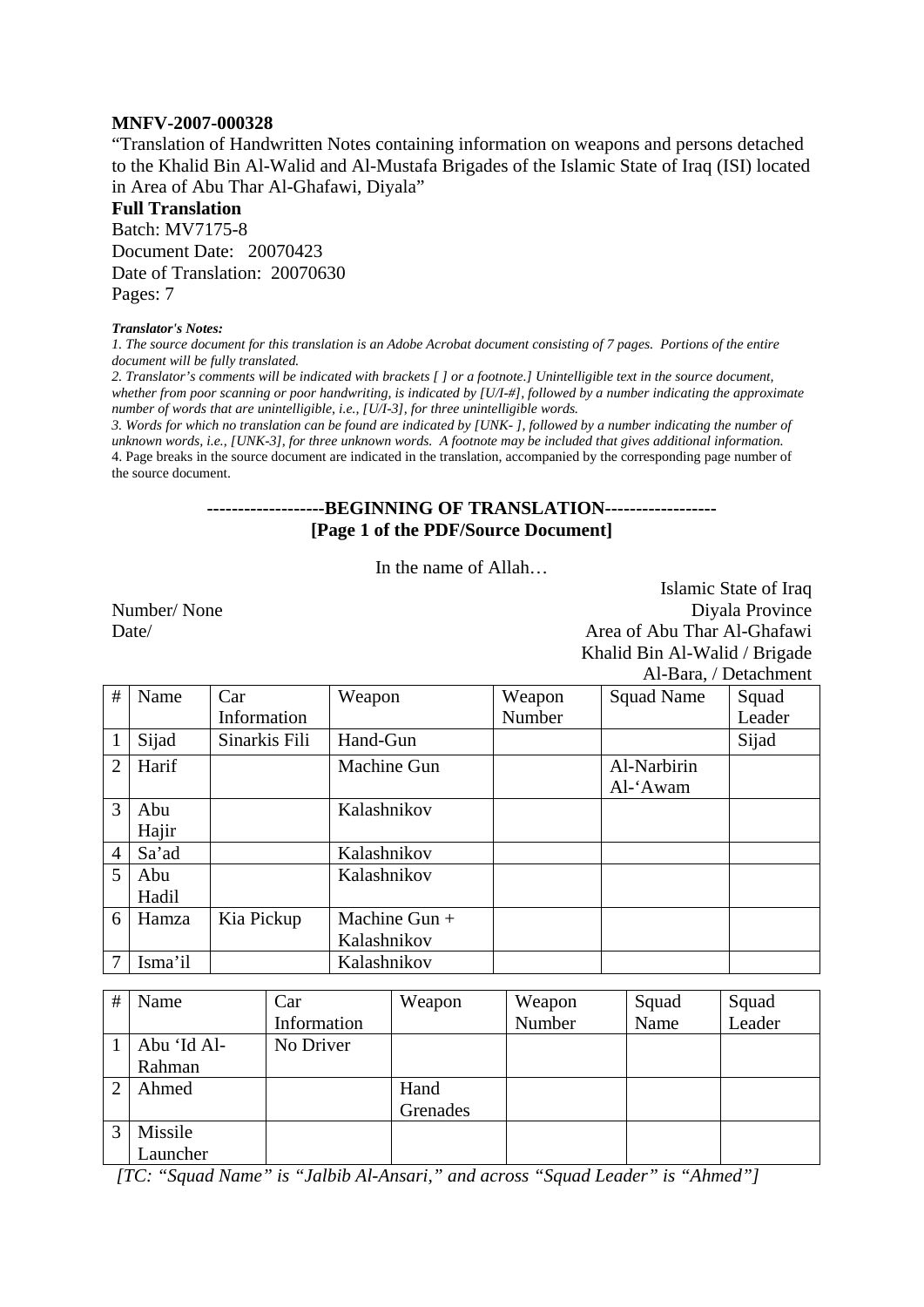## **-------------------PAGE BREAK IN SOURCE DOCUMENT------------------ [Page 2 of the PDF/Source Document]**

In the name of Allah…

Islamic State of Iraq Number/<br>Diyala Province Date/ April 23 2007<br>Area of Abu Thar Al-Ghafawi Area of Abu Thar Al-Ghafawi Khalid Bin Al-Walid / Brigade

Ámr Ibn Al-Khitab / Detachment

| #              | Name   | Vehicle     | Weapon           | Weapon    | <b>Batallion</b> | <b>Batallion</b> |
|----------------|--------|-------------|------------------|-----------|------------------|------------------|
|                |        | Information |                  | Number    | Name             | Leader           |
|                | Abu    | Elantra     | Glock Hand-gun   | $295$ and | 'Ali Abu         | Detachment       |
|                | Mitham |             | and a            | 27093947  | Al-Hussein       | Leader           |
|                |        |             | Kalashnikov      |           |                  |                  |
| $\overline{2}$ | Abu    | Habri       | <b>PKC</b>       | 901346    |                  | <b>Batallion</b> |
|                | Hana,  |             |                  |           |                  | Leader           |
| 3              | Abu    | Shar'iya    | Missile Launcher | 191       |                  |                  |
|                | Sayf   |             |                  |           |                  |                  |
| $\overline{4}$ | Abu    |             | <b>PKC</b>       | 7403      |                  |                  |
|                | Fariq  |             |                  |           |                  |                  |
| 5              | Safyan |             | Kalashnikov      | 3036      |                  |                  |
| 6              |        |             |                  |           |                  |                  |

| #              | Name    | Vehicle       | Weapon             | Weapon     | <b>Batallion</b> | <b>Batallion</b> |
|----------------|---------|---------------|--------------------|------------|------------------|------------------|
|                |         | Information   |                    | Number     | Name             | Leader           |
|                | Abu     | Mazda         | Missile Launcher + | 52 and     | Al-Hassan        | <b>Batallion</b> |
|                | 'A,isha |               | Glock Handgun      | 81         | Bin Áli          | Leader           |
| $\overline{2}$ | Abu Ábd | <b>Bus</b>    | <b>PKC</b>         | 5488       |                  |                  |
|                | Allah   |               |                    |            |                  |                  |
| 3              | Abu     | Blue in Color | <b>RPG</b>         | 3018534    |                  |                  |
|                | Avman   |               |                    |            |                  |                  |
| $\overline{4}$ | Haytam  | Shar'iya      | Kalashnikov        | $27 - 341$ |                  |                  |
| 5              |         |               |                    |            |                  |                  |
| 6              |         |               |                    |            |                  |                  |

| #              | Name         | Vehicle        | Weapon      | Weapon   | <b>Batallion</b> | <b>Batallion</b> |
|----------------|--------------|----------------|-------------|----------|------------------|------------------|
|                |              | Information    |             | Number   | Name             | Leader           |
|                | Abu          | Super          | Kalashnikov | 24010265 | Al-Hassan        | <b>Batallion</b> |
|                | 'Uthman      |                |             |          | Bin Áli          | Leader           |
| $\overline{2}$ | Abu Bakr     | Artib          | Missile     | 9120     |                  |                  |
|                |              |                | Launcher    |          |                  |                  |
| 3              | Ámil         | White in color | <b>RPK</b>  | 3141     |                  |                  |
| $\overline{4}$ | Haydar       | The Number     | Kalashnikov | 1-2519   |                  |                  |
| 5              | [Crossed]    |                |             |          |                  |                  |
|                | <i>out</i> ] |                |             |          |                  |                  |
| 6              |              |                |             |          |                  |                  |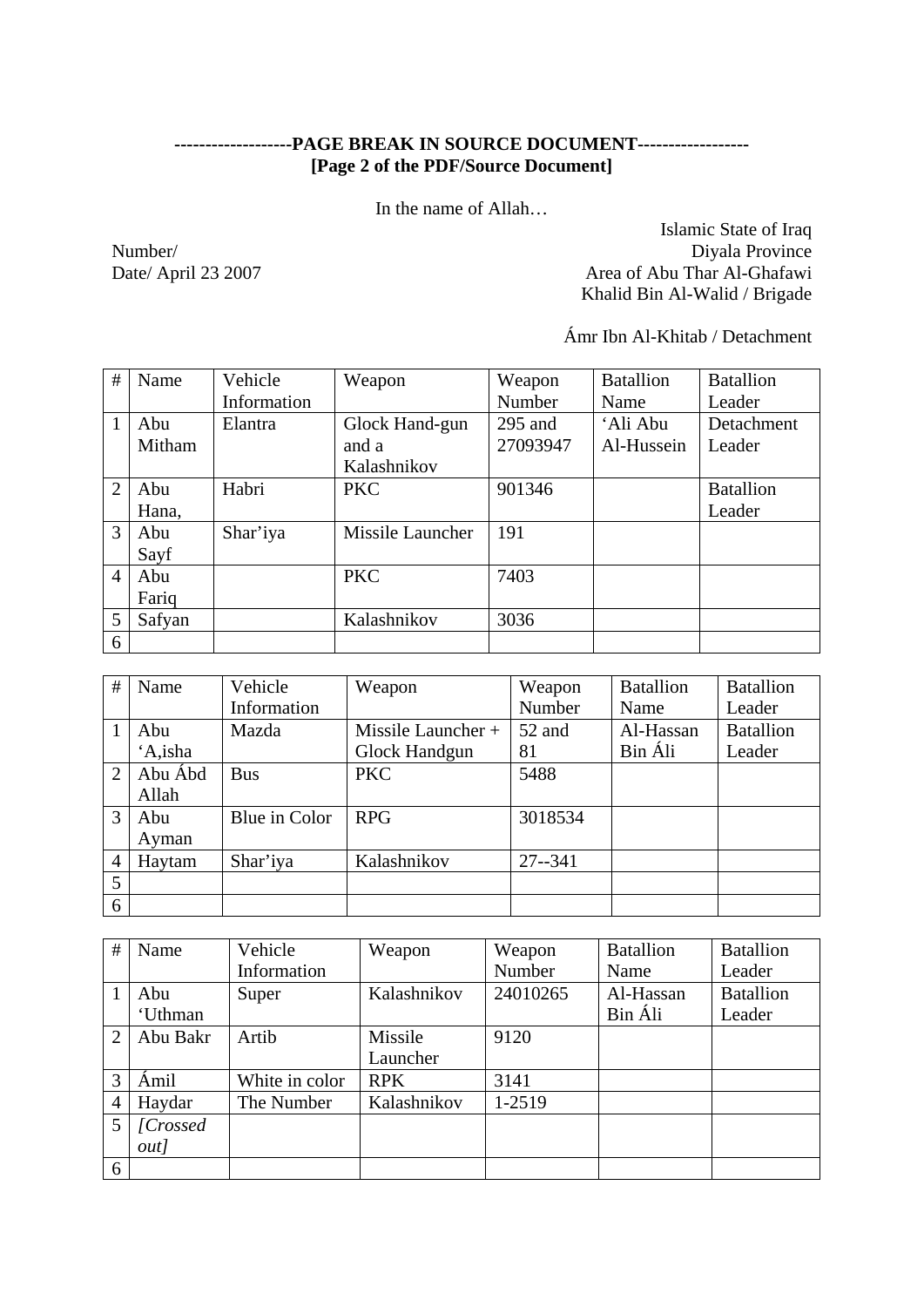# **-------------------PAGE BREAK IN SOURCE DOCUMENT------------------ [Page 3 of the PDF/Source Document]**

In the name of Allah…

Islamic State of Iraq Number/ None Diyala Province Date/ Area of Abu Thar Al-Ghafawi Khalid Bin Al-Walid / Brigade

Bra, Bin Malik / Detachment

| #              | Name  | Vehicle     | Weapon      | Weapon    | <b>Batallion</b> | <b>Batallion</b> |
|----------------|-------|-------------|-------------|-----------|------------------|------------------|
|                |       | Information |             | Number    | Name             | Leader           |
|                | Abu   | White Kia   | Kalashnikov |           | 'Uthman Bin      | Abu Yusaq        |
|                | Yusif | Frunira     |             |           | 'Ufan            |                  |
|                | Ayman | $[U/I-1]$   | Mortar      | Not Found |                  |                  |
| 3              | Hajji |             | Kalashnikov |           |                  |                  |
| $\overline{4}$ | Mahib |             | Kalashnikov |           |                  |                  |
| 5              |       |             |             |           |                  |                  |
| 6              |       |             |             |           |                  |                  |

| #              | Name   | Vehicle     | Weapon      | Weapon        | <b>Batallion</b> | <b>Batallion</b> |
|----------------|--------|-------------|-------------|---------------|------------------|------------------|
|                |        | Information |             | Number        | Name             | Leader           |
|                | Abu    | White Kia   | Mortar $+$  | Not Found     | Áli Bin Abi      | Hassan           |
|                | Ayman  | Frunira     | Kalashnikov |               | Talib            |                  |
| $\overline{2}$ | Hassan |             | Mortar      | Not Found     |                  |                  |
| $\mathcal{R}$  | Abu    |             | Kalashnikov | Not Found     |                  |                  |
|                | Lajin  |             |             |               |                  |                  |
| $\overline{4}$ | Abu    | Abu Ahmed   | Driver      | Kalashnikov + |                  |                  |
|                | Ahmed  |             |             | <b>PKC</b>    |                  |                  |
| 5              | Ayman  |             | $Missile +$ |               |                  |                  |
|                |        |             | Launcher    |               |                  |                  |
| 6              |        |             |             |               |                  |                  |

| #                        | Name     | Car         | Weapon      | Weapon | <b>Batallion</b> | <b>Batallion</b> |
|--------------------------|----------|-------------|-------------|--------|------------------|------------------|
|                          |          | Information |             | Number | Name             | Leader           |
|                          | Abu Ámir | Green Kia   | Mortar      |        | Hamid Bin        | Abu Ámir         |
|                          |          | Frunira     |             |        | Muáth            |                  |
| $\overline{2}$           | Harith   |             | Kalashnikov |        |                  |                  |
| $\mathcal{R}$            | Muhammed |             | Missile     |        |                  |                  |
|                          |          |             | Launcher    |        |                  |                  |
| $\overline{4}$           | Abu      |             | Kalashnikov |        |                  |                  |
|                          | Haydar   |             |             |        |                  |                  |
| $\overline{\mathcal{L}}$ | Karar    |             | Kalashnikov |        |                  |                  |
| 6                        |          |             |             |        |                  |                  |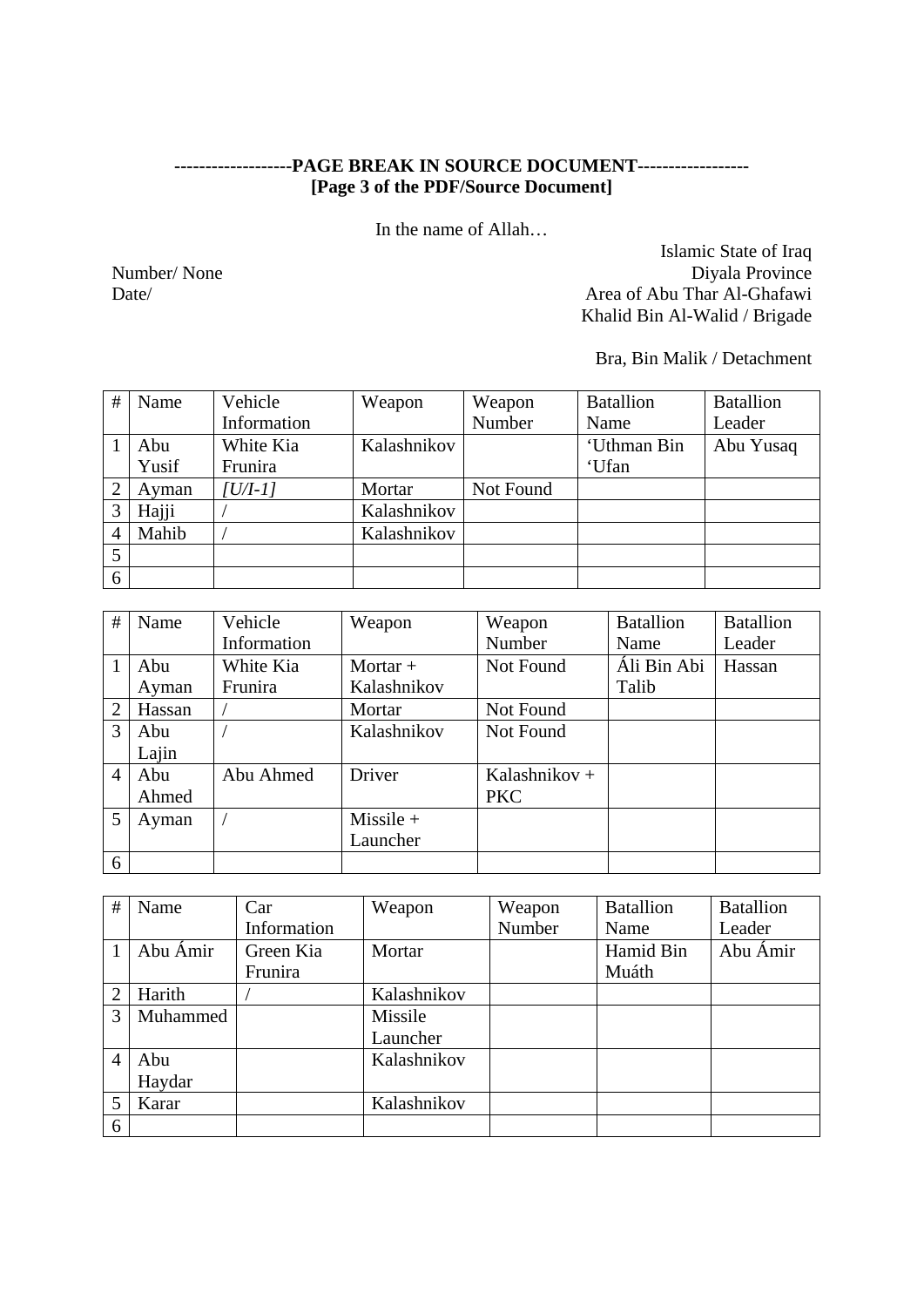## **-------------------PAGE BREAK IN SOURCE DOCUMENT------------------ [Page 4 of the PDF/Source Document]**

In the name of Allah…

Islamic State of Iraq Number/ Diyala Province Date/ Area of Abu Thar Al-Ghafawi Khalid Bin Al-Walid / Brigade

Snipers : Detachment

| #              | Name    | Car         | Weapon       | Weapon     | <b>Batallion</b> | <b>Batallion</b> |
|----------------|---------|-------------|--------------|------------|------------------|------------------|
|                |         | Information |              | Number     | Name             | Leader           |
|                | Qilal   | Working     | Small        | 1971NH-041 | Sniper           | Shalal           |
|                |         | Condition   | Kalashnikov  |            |                  |                  |
| $\overline{2}$ | Abu     | Opal Fektra | Kalashnikov  | L882321    | 66               |                  |
|                | Raqiya  |             |              |            |                  |                  |
| 3              | Shafyan | White in    | Kalashnikov  | 85NE7072   |                  |                  |
|                |         | Color       |              |            |                  |                  |
| $\overline{4}$ | Ábd Al- | Sharíya     |              |            |                  |                  |
|                | Rahman  |             |              |            |                  |                  |
| 5              |         |             | Sniper Rifle | N-7396     |                  |                  |
| 6              |         |             | Sniper Rifle | 55189      |                  |                  |

| #                     | Name    | Car         | Weapon       | Weapon     | <b>Batallion</b> | <b>Batallion</b> |
|-----------------------|---------|-------------|--------------|------------|------------------|------------------|
|                       |         | Information |              | Number     | Name             | Leader           |
|                       | Abu     | Working     | Kalashnikov  | 602068     | Sniper           | Abu Ahmed        |
|                       | Ahmed   | condition   |              |            |                  |                  |
| $\mathcal{D}_{\cdot}$ | Abu Ábd | Kia Safia   | <b>RPK</b>   | VK18221981 |                  |                  |
|                       | Allah   |             |              |            |                  |                  |
| 3                     | Marwan  |             | Sniper Rifle | K-8872     |                  |                  |
| 4                     | Harith  | Maroon      | Sniper Rifle | L-7335     |                  |                  |
| 5                     |         | Sharía      |              |            |                  |                  |
| 6                     |         |             |              |            |                  |                  |

## **-------------------PAGE BREAK IN SOURCE DOCUMENT------------------ [Page 5 of the PDF/Source Document]**

| #              | Name       | Marital        | Number of      | Rent | Assistance | Total | <b>Notes</b> |
|----------------|------------|----------------|----------------|------|------------|-------|--------------|
|                |            | <b>Status</b>  | Small Children |      |            |       |              |
|                | Abu        | Married        | 4              |      | 140000     |       |              |
|                | Ahmed      |                |                |      |            |       |              |
| $\overline{2}$ | Abu Shalal | 6522           |                |      |            |       |              |
| 3              | Abu        | $\zeta\,\zeta$ |                |      | 110000     |       |              |
|                | Raqiya     |                |                |      |            |       |              |
| $\overline{4}$ | Abu        | 6599           |                |      | 100000     |       |              |
|                | Úthman     |                |                |      |            |       |              |
| 5              | Abu Tharr  | 66             |                |      | 110000     |       |              |
| 6              | Abu        | Single         |                |      | 75000      |       | Supports his |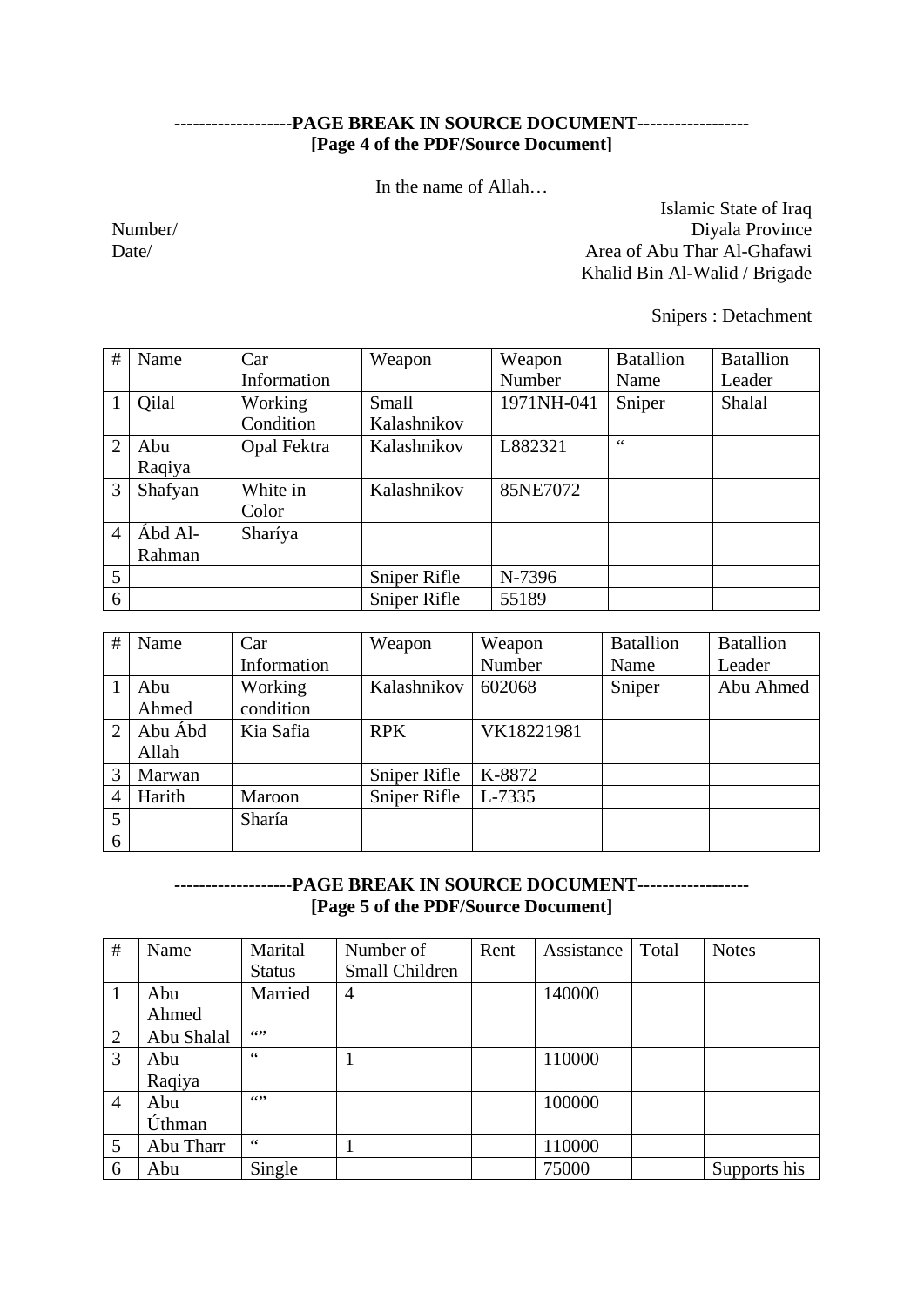|                | Muslim  |         |   |       |        |        | mother |
|----------------|---------|---------|---|-------|--------|--------|--------|
| $\overline{7}$ | Shalal  | Married |   | 75000 | 100000 | 175000 |        |
| 8              | Ábd Al- | Single  |   |       | 50000  |        |        |
|                | Rahman  |         |   |       |        |        |        |
| 9              | Samir   | 6522    |   |       | 50000  |        |        |
| 10             | Abu Áli | 652     |   |       | 50000  |        |        |
| 11             | Abu     | Married |   |       | 100000 |        |        |
|                | Haydar  |         |   |       |        |        |        |
| 12             | Safyan  | Single  |   |       | 50000  |        |        |
| 13             | Harith  | 6522    |   |       | 50000  |        |        |
| 14             | Abu Ábd | Married | 3 |       | 130000 |        |        |
|                | Allah   |         |   |       |        |        |        |
| 15             | Ibrahim | Single  |   |       | 50000  |        |        |
| 16             | Marwan  | 6522    |   |       | 50000  |        |        |
| 17             |         |         |   |       |        |        |        |

## **-------------------PAGE BREAK IN SOURCE DOCUMENT------------------ [Page 6 of the PDF/Source Document]**

In the name of Allah…

Islamic State of Iraq Number/ Diyala Province Date/ Area of Abu Thar Al-Ghafawi Al-Mustafa / Brigade Úthman Bin Úfan *[U/I-3]* / Detachment

| #             | Name      | Car         | Weapon      | Weapon  | <b>Batallion</b> | <b>Batallion</b> |
|---------------|-----------|-------------|-------------|---------|------------------|------------------|
|               |           | Information |             | Number  | Name             | Leader           |
|               | Abu Talal | White Kia   | $R-B-K$     | 8360    |                  | Abu Talal        |
| 2             | Úthman    | 96 Model    | Kalashnikov | 1093    | Muáwiyya         |                  |
| $\mathcal{R}$ | Abu       |             | Kalashnikov | 114878  | Ibn Abi          |                  |
|               | Ahmed     |             |             |         | Safyan           |                  |
| 4             | Abu       |             | Kalashnikov | 8008488 |                  |                  |
|               | Khitab    |             |             |         |                  |                  |
|               | Musáb     |             |             |         |                  |                  |
| 6             |           |             |             |         |                  |                  |

| # | Name      | Car              | Weapon      | Weapon | <b>Batallion</b> | <b>Batallion</b> |
|---|-----------|------------------|-------------|--------|------------------|------------------|
|   |           | Information      |             | Number | Name             | Leader           |
|   | Abu Isra, | <b>Black Car</b> | $[UKN-1]$   |        | Bilal Al-        | Abu              |
|   |           |                  |             |        | Hubshi           |                  |
|   | Abu Anis  | 93 Model         | Kalashnikov | 9149   |                  | Isra,            |
| 3 | Abu       | $JUNK-2$         |             |        |                  |                  |
|   | Haydar    |                  |             |        |                  |                  |
| 4 | Jawad     |                  |             |        |                  |                  |
| 5 | Abu Ábd   |                  | Launcher    |        |                  |                  |
| 6 |           |                  |             |        |                  |                  |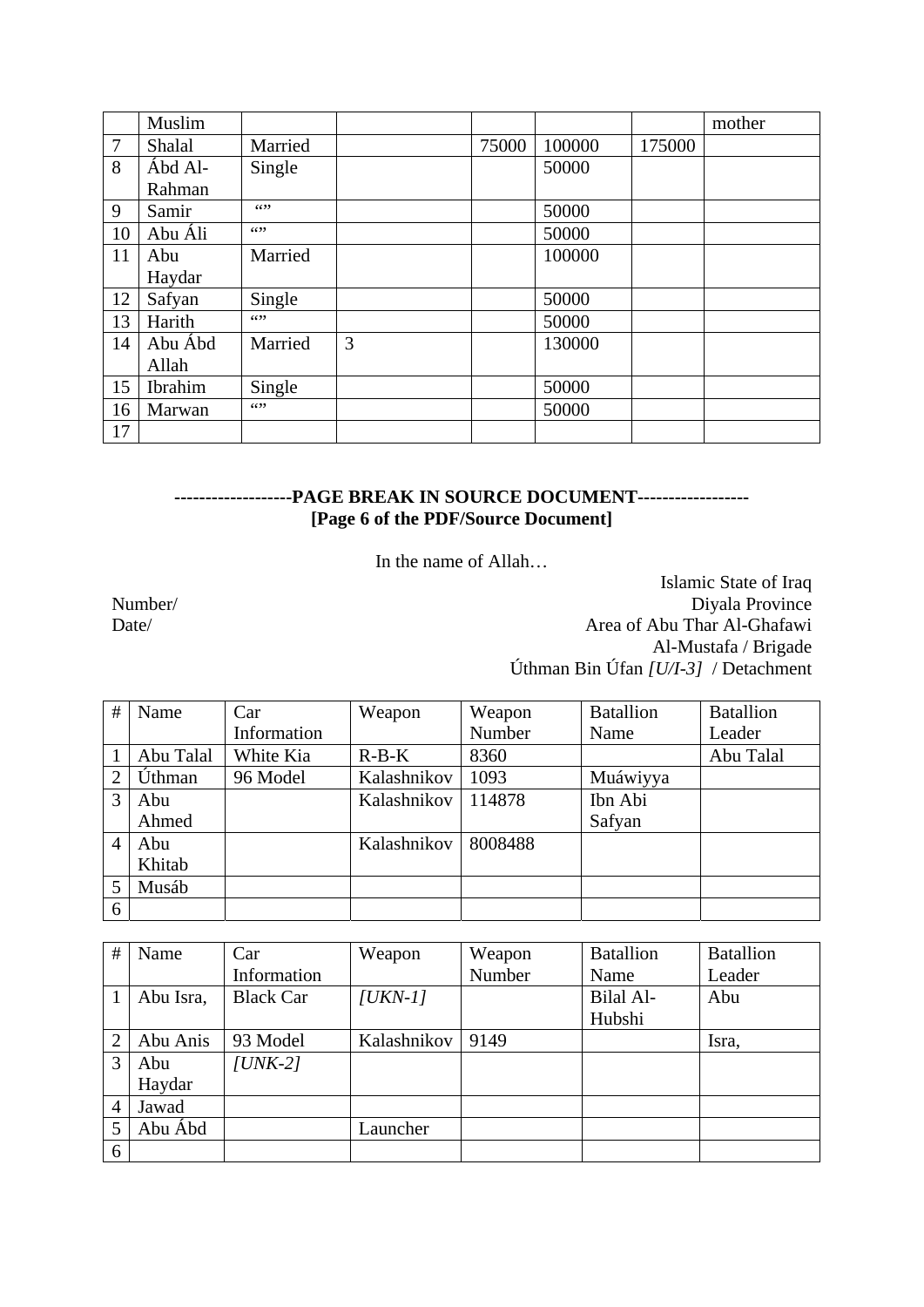| #              | Name   | Car         | Weapon      | Weapon    | <b>Batallion</b> | <b>Batallion</b> |
|----------------|--------|-------------|-------------|-----------|------------------|------------------|
|                |        | Information |             | Number    | Name             | Number           |
|                | Abu    | Maroon      | $ U/KN-1 $  |           | Áli              | Abu Mariam       |
|                | Mariam | Elantra     |             |           |                  |                  |
| 2              | Abu    | 92 Model    | Launcher    | $ UKN-2 $ | Ibn Al-Jitali    |                  |
|                | Waqas  |             |             |           |                  |                  |
| 3              | Ahmed  |             | Kalashnikov | 5506      |                  |                  |
| $\overline{4}$ | Abu    |             | Kalashnikov | 278411    |                  |                  |
|                | Zahra, |             |             |           |                  |                  |
| 5              | Abu    |             |             |           |                  |                  |
|                | Hayad  |             |             |           |                  |                  |
| 6              |        |             |             |           |                  |                  |

## **-------------------PAGE BREAK IN SOURCE DOCUMENT------------------ [Page 7 of the PDF/Source Document]**

In the name of Allah…

Islamic State of Iraq Number/ Diyala Province Date/ Area of Abu Thar Al-Ghafawi Khalid Bin Al-Walid / Brigade Narjil Ibn Hassan Hawin / Saád Bin Muáth / Detachment

| #              | Name   | Car         | Weapon      | Weapon | Name of          | <b>Batallion</b> |
|----------------|--------|-------------|-------------|--------|------------------|------------------|
|                |        | Information |             | Number | <b>Batallion</b> | Leader           |
| 1              | Abu    | White Kia   | <b>RBK</b>  |        | Abra, Bin        | Abu Ayya         |
|                | Ayya   | Nanku       |             |        | Malik            |                  |
| $\overline{2}$ | Jibar  |             | <b>RBK</b>  |        | 66               | 66               |
| 3              | Abu    | Excel       | Kalashnikov |        | 66               | 66               |
|                | Waqas  |             |             |        |                  |                  |
| $\overline{4}$ | Muhind |             | Kalashnikov |        | 66               | 66               |
| 5              | Abu    |             | Kalashnikov |        | 66               | 66               |
|                | Taqwa  |             |             |        |                  |                  |
| 6              | Abu    | 66          | 66          | 66     | 66               | Detachment       |
|                | Lanla  |             |             |        |                  | Leader           |

| #              | Name      | Car         | Weapon      | Weapon | <b>Batallion</b> | <b>Batallion</b> |
|----------------|-----------|-------------|-------------|--------|------------------|------------------|
|                |           | Information |             | Number | Name             | Leader           |
|                | Abu       | Blue Kia    | <b>RBK</b>  |        | Saád Bin Abi     | Abu Khawla       |
|                | Khawla    | Banku       |             |        | Waqas            |                  |
| $\overline{2}$ | Abu       |             | <b>RBK</b>  |        | 66               | 66               |
|                | Mustafa   |             |             |        |                  |                  |
| $\mathcal{R}$  | Abu       |             | Kalashnikov |        | 66               | 66               |
|                | Hathifa   |             |             |        |                  |                  |
| $\overline{4}$ | Abu       |             | 66          |        | 66               | 66               |
|                | Ahmed     |             |             |        |                  |                  |
| 5              | Abu Ra,id | Elantra     | 66          |        | 66               | 66               |
| 6              |           |             |             |        |                  |                  |